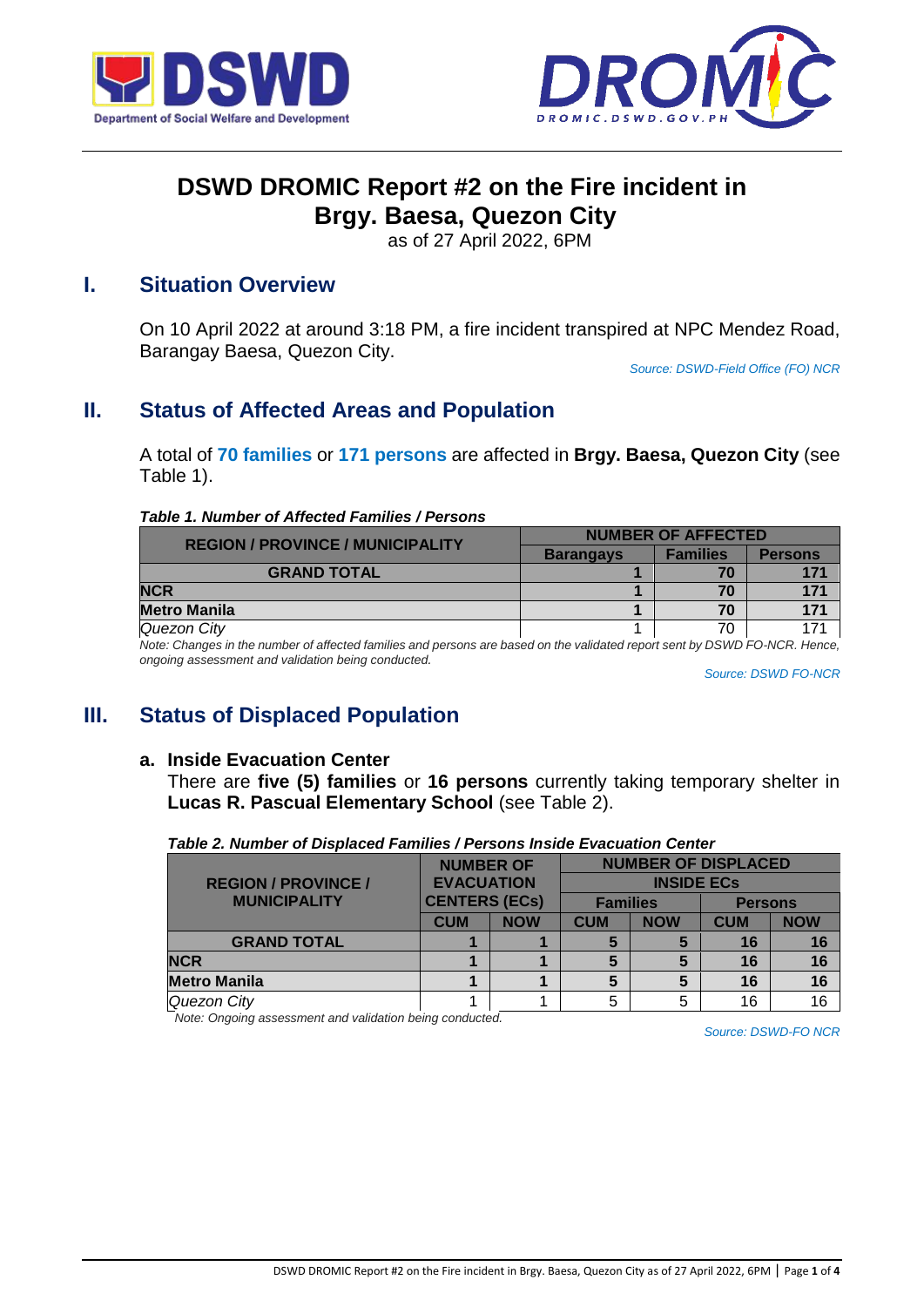



## **b. Outside Evacuation Center**

There are **65 families** or **155 persons** currently taking temporary shelter with their relatives and/or friends in **Brgy. Baesa, Quezon City** (see Table 3).

|  | Table 3. Number of Displaced Families / Persons Outside Evacuation Centers |
|--|----------------------------------------------------------------------------|
|  |                                                                            |

|                                         | <b>NUMBER OF DISPLACED</b> |            |                |            |
|-----------------------------------------|----------------------------|------------|----------------|------------|
| <b>REGION / PROVINCE / MUNICIPALITY</b> | <b>OUTSIDE ECS</b>         |            |                |            |
|                                         | <b>Families</b>            |            | <b>Persons</b> |            |
|                                         | <b>CUM</b>                 | <b>NOW</b> | <b>CUM</b>     | <b>NOW</b> |
| <b>GRAND TOTAL</b>                      | 65                         | 65         | 155            | 155        |
| <b>NCR</b>                              | 65                         | 65         | 155            | 155        |
| <b>Metro Manila</b>                     | 65                         | 65         | 155            | 155        |
| Quezon City                             | 65                         | 65         | 155            | 155        |

 *Note: Changes in the number of displaced families and persons are based on the validated report sent by DSWD FO- NCR. Hence, ongoing assessment and validation being conducted.* 

*Source: DSWD-FO NCR*

## **c. Total Displaced Population**

A total of **70 families** or **171 persons** were displaced in **Brgy. Baesa, Quezon City** due to the fire incident (see Table 4).

#### *Table 4. Total Number of Displaced Families / Persons*

|                                         | <b>TOTAL DISPLACED SERVED</b> |            |                      |            |  |
|-----------------------------------------|-------------------------------|------------|----------------------|------------|--|
| <b>REGION / PROVINCE / MUNICIPALITY</b> | <b>Families</b>               |            | <b>Persons</b>       |            |  |
|                                         | <b>Total Families</b>         |            | <b>Total Persons</b> |            |  |
|                                         | <b>CUM</b>                    | <b>NOW</b> | <b>CUM</b>           | <b>NOW</b> |  |
| <b>GRAND TOTAL</b>                      | 70                            | 70         | 171                  | 171        |  |
| <b>NCR</b>                              | 70                            | 70         | 171                  | 171        |  |
| <b>Metro Manila</b>                     | 70                            | 70         | 171                  | 171        |  |
| Quezon City                             | 70                            | 70         | 171                  | 171        |  |

 *Note: Changes in the number of displaced families and persons are based on the validated report sent by DSWD FO- NCR. Hence, ongoing assessment and validation being conducted.* 

*Source: DSWD-FO NCR*

## **IV. Damaged Houses**

A total of **35 houses** were **totally damaged** in **Brgy. Baesa, Quezon City** (see Table 5).

| <b>Table 5. Number of Damaged Houses</b> |
|------------------------------------------|
|------------------------------------------|

| <b>REGION / PROVINCE / MUNICIPALITY</b> | <b>NO. OF DAMAGED HOUSES</b> |         |                  |  |
|-----------------------------------------|------------------------------|---------|------------------|--|
|                                         | Total                        | Totallv | <b>Partially</b> |  |
| <b>GRAND TOTAL</b>                      | 35                           | 35      |                  |  |
| <b>NCR</b>                              | 35                           | 35      |                  |  |
| <b>Metro Manila</b>                     | 35                           | 35      |                  |  |
| Quezon City                             | 35                           | 35      |                  |  |

*Note: Ongoing assessment and validation being conducted.*

*Source: DSWD-FO NCR*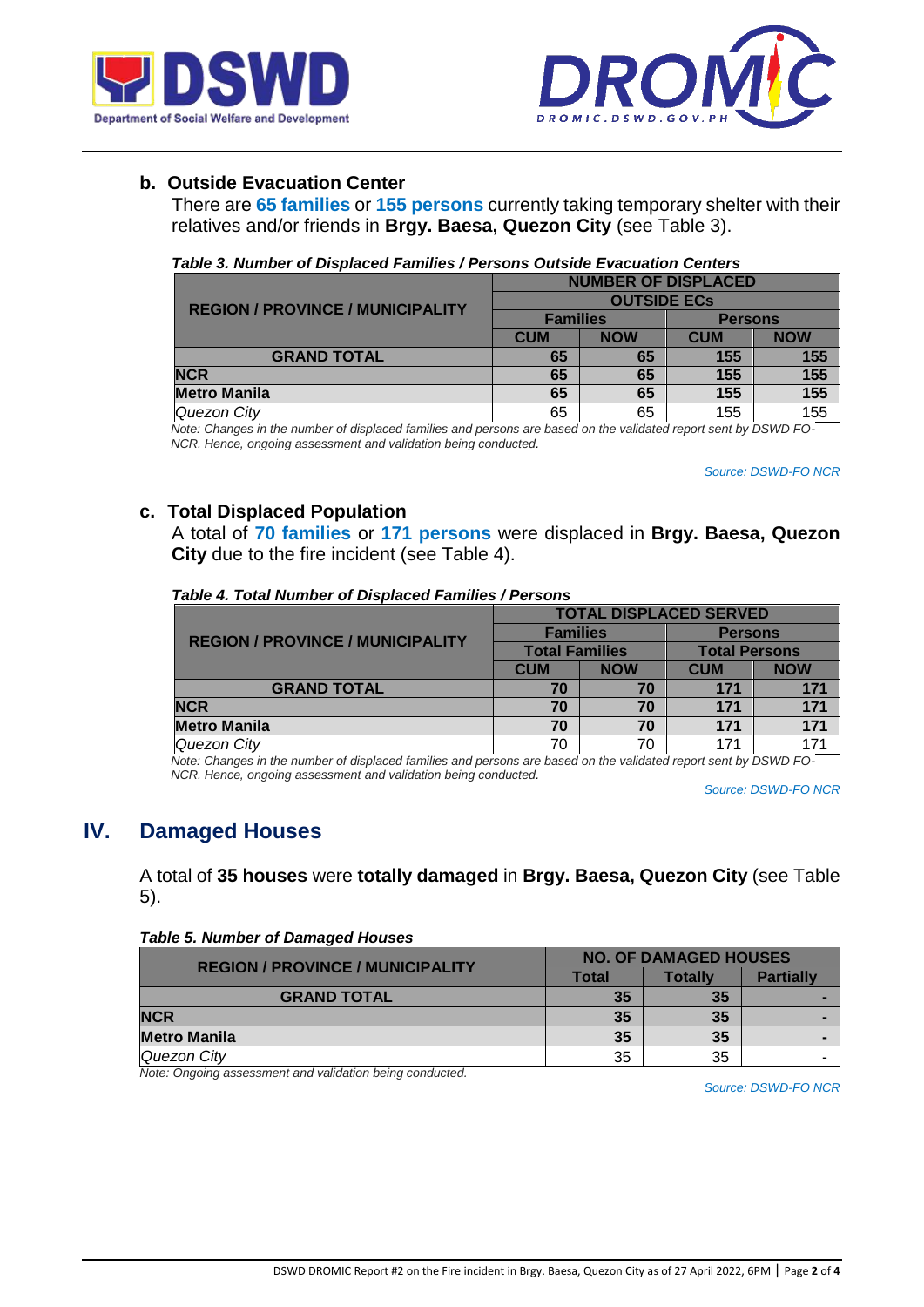



# **V. Cost of Humanitarian Assistance Provided**

A total of **₱43,750.00** worth of assistance was provided by the **DSWD** to the affected families (see Table 6).

| י טווטט ווי ניטווווועט ו ווי טוווווועט ווי טוווווועט ווי טוווווועט ווי ווי טוווווועט ו |                           |                |                |                |              |  |
|----------------------------------------------------------------------------------------|---------------------------|----------------|----------------|----------------|--------------|--|
|                                                                                        | <b>COST OF ASSISTANCE</b> |                |                |                |              |  |
| <b>REGION / PROVINCE / MUNICIPALITY</b>                                                | <b>DSWD</b>               | <b>LGU</b>     | <b>NGOS</b>    | <b>OTHERS</b>  | <b>GRAND</b> |  |
|                                                                                        |                           |                |                |                | <b>TOTAL</b> |  |
| <b>GRAND TOTAL</b>                                                                     | 43,750.00                 | $\blacksquare$ | -              | ٠              | 43,750.00    |  |
| <b>NCR</b>                                                                             | 43,750.00                 | $\blacksquare$ | $\blacksquare$ | ۰.             | 43,750.00    |  |
| <b>Metro Manila</b>                                                                    | 43,750.00                 | $\blacksquare$ | $\blacksquare$ | $\blacksquare$ | 43,750.00    |  |
| Quezon City                                                                            | 43,750.00                 | ۰              | ۰              | ٠.             | 43,750.00    |  |
| $\sim$                                                                                 |                           |                |                |                |              |  |

#### *Table 6. Cost of Assistance Provided to Affected Families / Persons*

*Source: DSWD-FO VI*

## **VI. Response Actions and Interventions**

## **a. Standby Funds and Prepositioned Relief Stockpile**

|               |                          |                 | <b>TOTAL</b>             |                                                |                                        |  |
|---------------|--------------------------|-----------------|--------------------------|------------------------------------------------|----------------------------------------|--|
|               | <b>STANDBY</b>           |                 | <b>FAMILY FOOD PACKS</b> | <b>OTHER FOOD</b>                              | <b>STANDBY</b>                         |  |
| <b>OFFICE</b> | <b>FUNDS</b>             | <b>QUANTITY</b> | <b>TOTAL COST</b>        | <b>AND NON-</b><br><b>FOOD ITEMS</b><br>(FNIs) | <b>FUNDS &amp;</b><br><b>STOCKPILE</b> |  |
| <b>TOTAL</b>  | 18,659,740.34            | 24,937          | 15,766,806.60            | 239,471,689.76                                 | 273,898,236.70                         |  |
| DSWD-CO       | 13,679,177.04            | ٠               |                          |                                                | 13,679,177.04                          |  |
| NRLMB-NROC    |                          | 23,910          | 15,135,030.00            | 204,922,653.20                                 | 220,057,683.20                         |  |
| NRLMB-VDRC    | $\overline{\phantom{0}}$ | 312             | 209,040.00               | 26,991,572.90                                  | 27,200,612.90                          |  |
| DSWD-FO NCR   | 4,980,563.30             | 715             | 422,736.60               | 7,557,463.66                                   | 12,960,763.56                          |  |

*Note: The Inventory Summary is as of 27 April 2022, 4PM.*

 *Source: DSWD-DRMB and DSWD-NRLMB*

## **1. Standby Funds**

- ₱13.68 million Quick Response Fund (QRF) at the DSWD-Central Office.
- **₱4.98 million available at DSWD-FO NCR.**

## **2. Prepositioned FFPs and Other Relief Items**

- 24,222 FFPs available in Disaster Response Centers; of which, 23,910 FFPs are at the National Resource Operations Center (NROC), Pasay City and 312 FFPs are at the Visayas Disaster Response Center (VDRC), Cebu City.
- 715 FFPs available at DSWD-FO NCR.
- P239.47 million worth of other FNIs at NROC, VDRC and DSWD-FO NCR warehouses.

## **b. Camp Coordination and Camp Management**

| <b>DATE</b>   | <b>ACTIVITIES</b>                                                                                                                                                                                                                                                                                                                                                                               |
|---------------|-------------------------------------------------------------------------------------------------------------------------------------------------------------------------------------------------------------------------------------------------------------------------------------------------------------------------------------------------------------------------------------------------|
| 11 April 2022 | The Quezon City Social Services and Development Department<br>$\bullet$<br>continuously conducts intake interviews, master listing, assessment<br>and validation of the affected families using the Disaster Assistance<br>Family Access Card (DAFAC).<br>The same office conducted psychological first aid and provided hot<br>$\bullet$<br>meals, and modular tents to the affected families. |